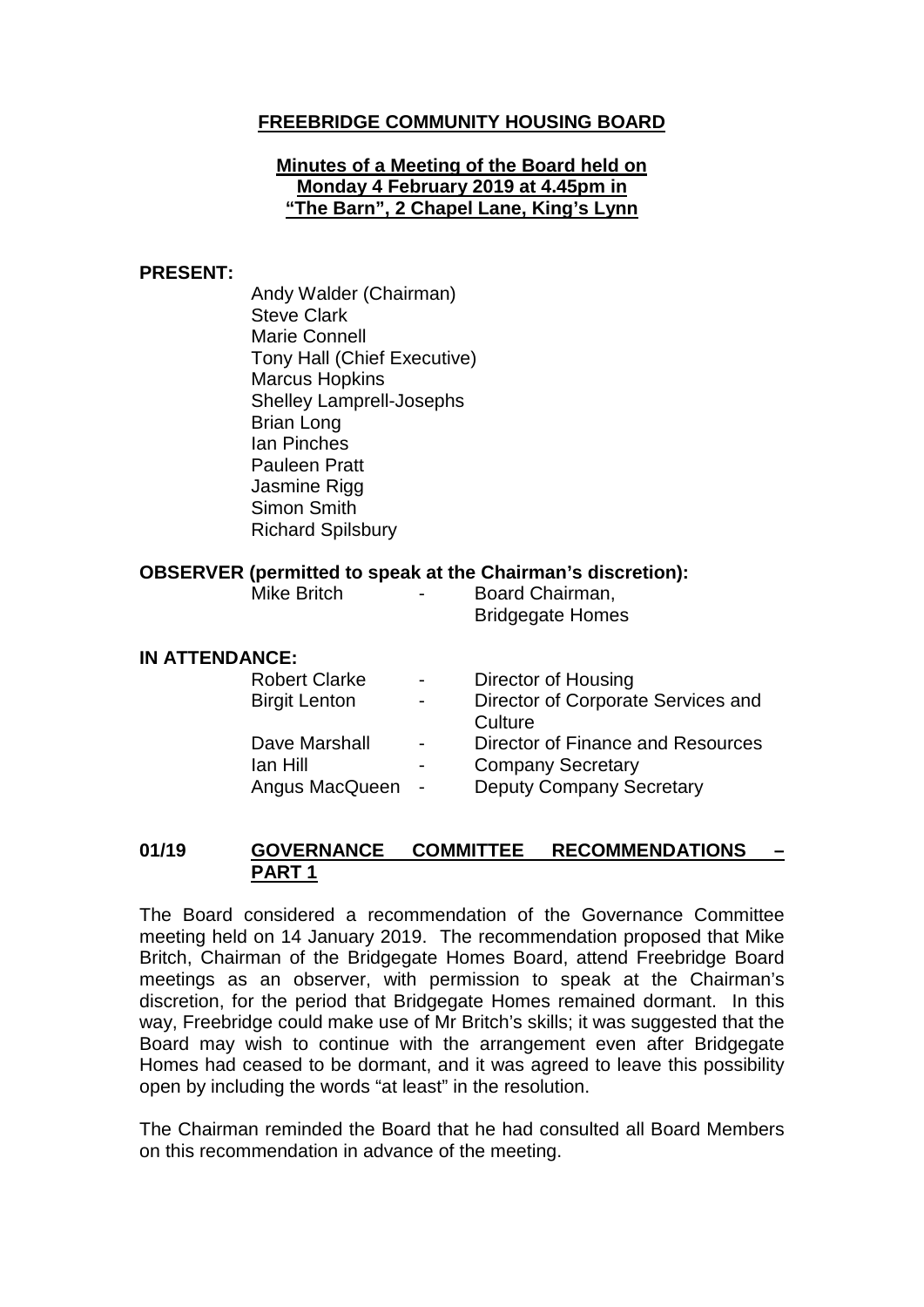**RESOLVED:** That, at least for the period that Bridgegate Homes remains dormant, Mike Britch, Chairman of the Bridgegate Homes Board, be invited to attend Freebridge Board meetings as an observer (and to speak, but not vote, at the Chairman's discretion), and to attend other Freebridge Board events, including strategy afternoons and training sessions.

## **02/19 APOLOGIES AND WELCOME**

There were no apologies for absence.

Following the resolution in 01/19 above, the Chairman welcomed Mike Britch to his first meeting of the Board. The Chairman also welcomed Ian Hill to his first meeting of the Board, after he had joined Freebridge on a consultancy basis as Company Secretary, initially for 12 months. Those present introduced themselves.

### **03/19 MINUTES**

The minutes of the meeting held on 5 November 2018 were confirmed as a correct record and signed by the Chairman, subject to the addition of the following sentence at minute number 151/18:

The Board continued to support lettings of this type as they offered a significant benefit to a vulnerable population.

The minutes of the special meeting held on 3 December 2018 were confirmed as a correct record and signed by the Chairman.

### **04/19 MATTERS ARISING**

**(a)** Confidential

### **(b) North Lynn Discovery Centre (Minute Number 149/18)**

The Chairman referred to a letter from the North Lynn Group which had been previously circulated to the Board. The letter highlighted the significant impact that Freebridge's re-opening of the Discovery Centre was having on the area, and praised the tireless work of the Freebridge staff. The Board was extremely pleased to have received this letter and thanked the Director of Housing and his team for their considerable efforts in making the re-opening of the Discovery Centre a success.

#### **05/19 ACTION SHEET**

The Board noted the action sheet.

### **06/19 DECLARATIONS OF INTEREST**

Tony Hall declared an interest in the item at minute number 16/19 – Governance Committee Recommendations Part 2 – as it would include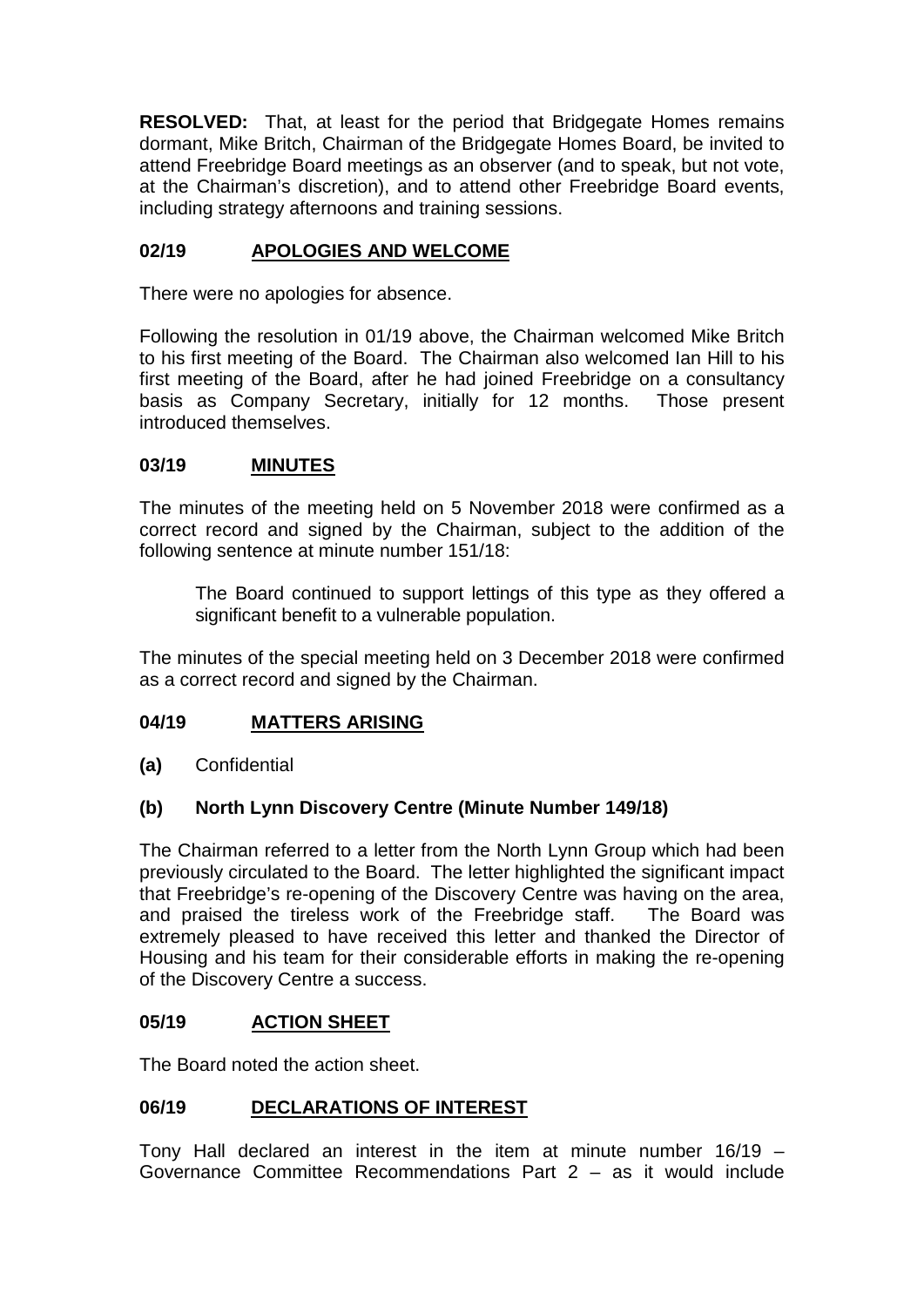discussion around his remuneration package. He withdrew from the room for that part of the item.

### **07/19 CHAIRMAN'S UPDATE**

In addition to his usual weekly meetings with the Chief Executive, the Chairman described the following activities that he had undertaken since the last meeting:

- He had earlier that day attended a meeting of the East of England Housing Association Chairs. Various topics had been discussed, including Brexit and Universal Credit. There had been interest in shared Board training sessions, and this would be progressed.
- He had met the Chair of Saffron Housing Group, and they had discussed opportunities for closer joint working.
- He had held Board Member appraisals.
- He had met with the Tenant Panel.
- He had met with the Borough Council at a strategic liaison meeting; topics had included development.
- He and Jasmine Rigg had interviewed Ian Hill, to ensure that Mr Hill was a suitable person to take on the role of Company Secretary.
- He continued to attend Governors' Council meetings at the Queen Elizabeth Hospital. Positive change was taking place at the Hospital, with a new Chair and Chief Executive having recently joined.
- He had taken part in the press launch of the Blockbuster development.
- He had attended the KLFM Local Hero Awards.

In answer to a question, the Chief Executive stated that seven out of the eight flats at the Blockbuster development had been let; it would take a bit longer to find tenants for the shop and office elements of the development.

### **08/19 MANAGEMENT TEAM UPDATE**

### **(a) Introduction**

A written update from the Management Team had been previously circulated and was noted by the Board.

The written update covered the following issues:

- Standing Order Amendments
- Funding and Financial Plan 2019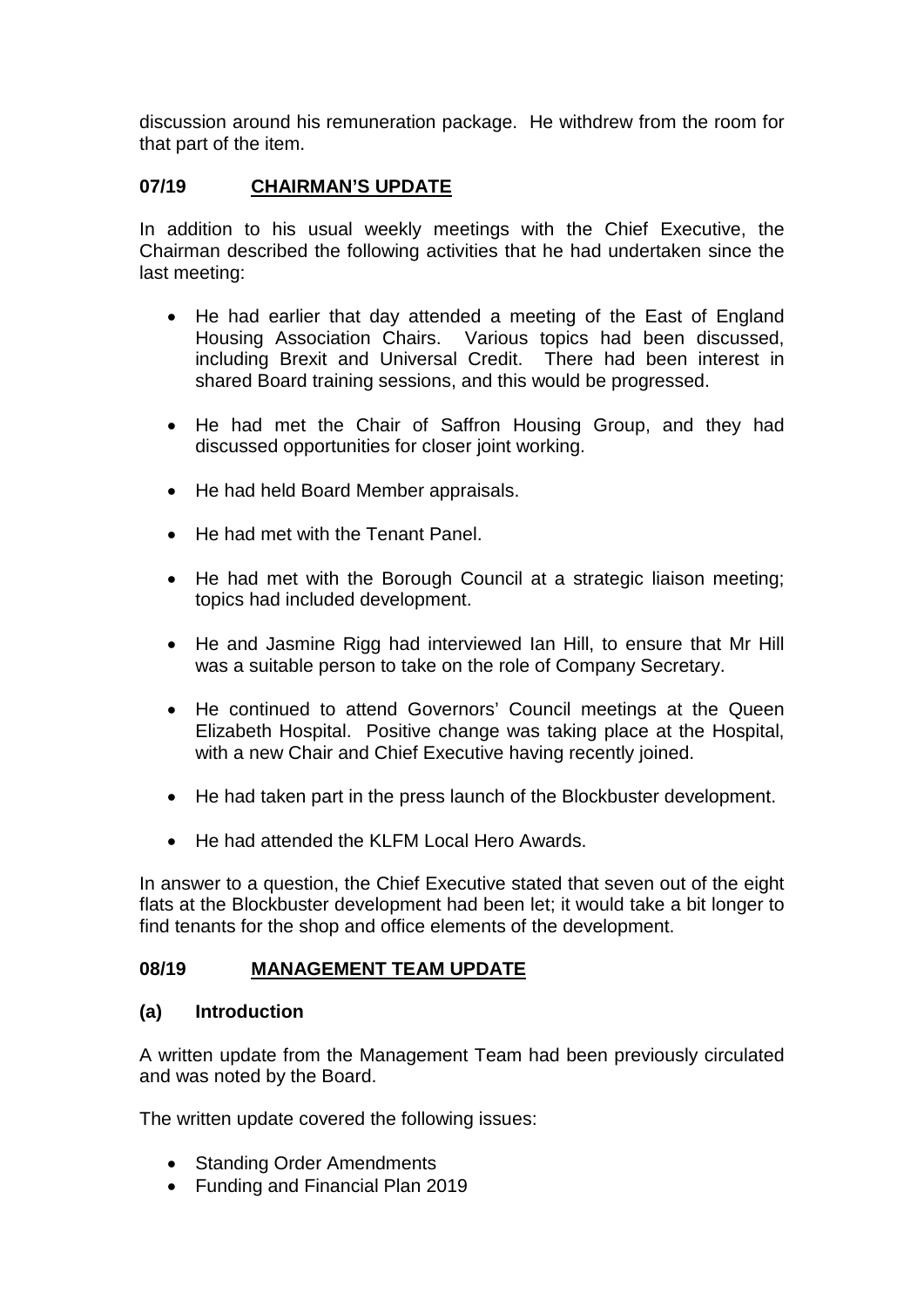- Development Pipeline
- HMRC Audits
- In Depth Assessment by the Regulator of Social Housing
- Red Flag Risk Management
- Employees Enrolled in NEST or Standard Life Pension Schemes
- Total Reward Project Operatives' Pay
- Plaxtole House
- Albion Road ("Blockbuster") Development
- Community Orchard

Discussion took place on some aspects of the update, as set out below.

## **(b) Standing Order Amendments**

The Board was requested to approve some minor amendments to the Standing Orders.

**RESOLVED:** That the following amendments to the Standing Orders be approved *(additional words in italics):*

## **Standing Order 11 – Delegated Authority to the Director of Housing:**

2.9 Authority to *dispose by way of* lease residential properties including shared ownership.

### **Standing Order 13 – Investment Appraisal, Land Banking and Asset Disposal:**

- 1.7 Build for Sale Internal Rate of Return 15% *14.1%*
- 3.2 Asset Disposal is defined by Freebridge as "the removal of an asset from the social rented stock"*\**. Options for future use shall include (but not be limited to) sale, change of tenure, redevelopment, regeneration or remodelling.

*\*Note: This does not include the Preserved Right To Buy, the Right To Acquire, or disposal by way of shared ownership lease.*

3.4 The total disposals target (in financial terms) over the life of the Asset Management Strategy approved by the Board has not been exceeded.

*The total disposals figure for the financial year, as approved by the Board in the annual budget, has not been exceeded.* 

## **(c) HMRC Audits**

Confidential wording

# **(d) In Depth Assessment by the Regulator of Social Housing**

Confidential wording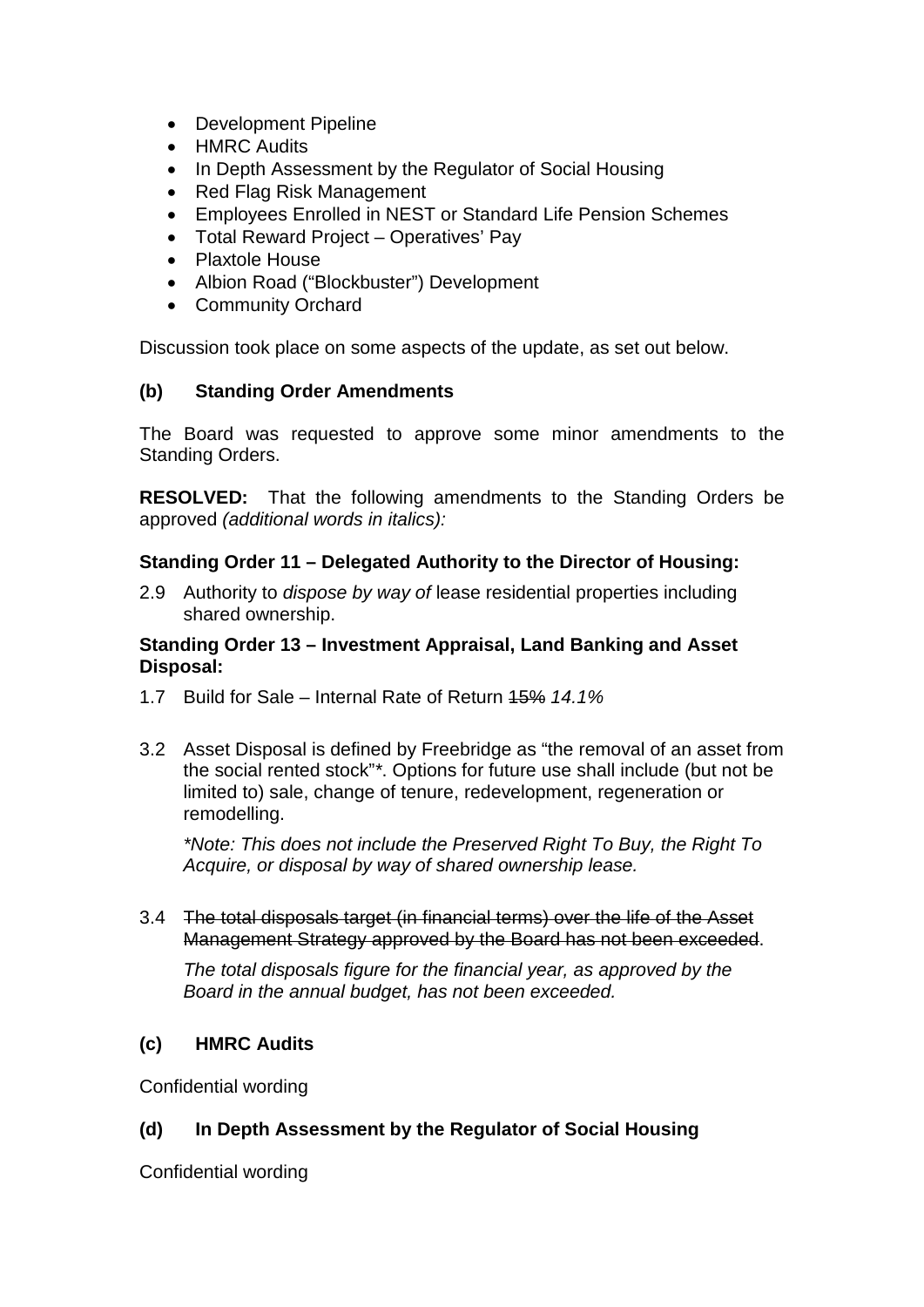# **(e) Albion Road ("Blockbuster") Development**

A Board Member suggested that the Blockbuster development merited an entry into the Mayor's Design Award scheme. The Chief Executive undertook to pursue this.

## **09/19 PERFORMANCE PACK**

### **(a) Introduction**

The Director of Finance and Resources presented the Performance Pack for the Quarter ending 31 December 2018. The Pack included the following:

- Operational Performance Report and Financial Statements
- Treasury Management and Strategy Update
- Business Plan Project Update
- Risk Management and Business Assurance Update
- Health and Safety Compliance
- Tenant Panel Quarterly Update

Discussion took place on aspects of the Performance Pack, as set out below.

## **(b) Operational Performance Report and Financial Statements**

Confidential wording

## **(c) Risk Management and Business Assurance Update**

Confidential wording

## **(d) Health and Safety Compliance**

The Board was pleased to note that a programme of smoke alarm testing was in place and that carbon monoxide alarms were being installed in all properties with log burners.

The Board expressed concern at the number of incidents of violence and aggression being reported by staff. It was suggested that this was partly the result of more tenants having complex needs and fewer agencies being available to support them. The Director of Corporate Services and Culture said that training for customer-facing employees and awareness-raising regarding violence and aggression were being undertaken.

## **(e) Tenant Panel Quarterly Update**

The Board acknowledged that the Tenant Panel had requested, via the Quarterly Update, to find out more from the Board on how internal communications were being improved and how the Lean project had progressed. Simon Smith (Board Vice-Chairman) undertook to feed back to the Panel on these issues at his next quarterly meeting with them.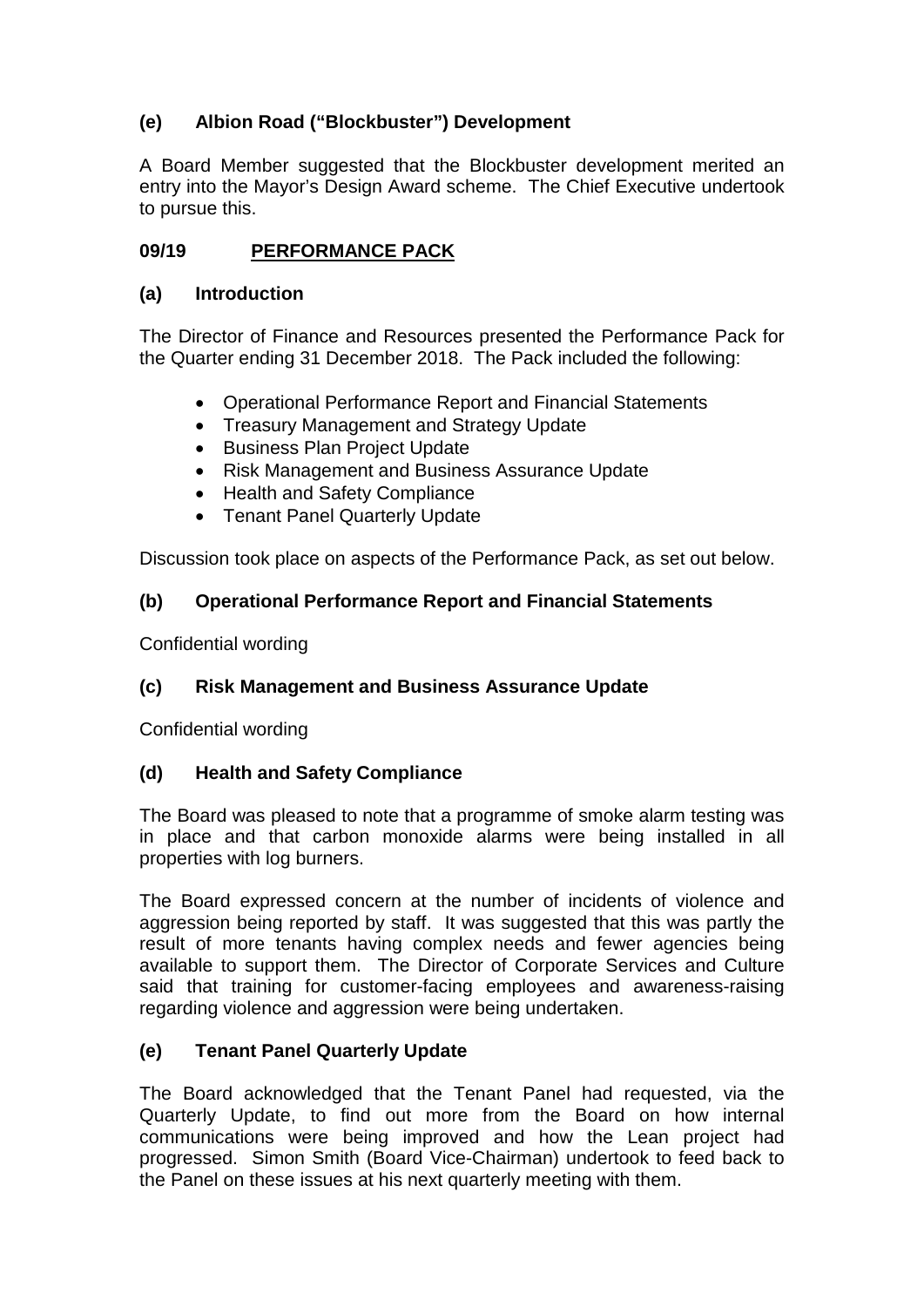## **10/19 2019/20 DELIVERY PLAN**

The Chief Executive presented a report which set out the 2019/20 Delivery Plan, which would support the five-year Business Plan.

In answer to questions, the following points were made:

- The Delivery Plan reflected the expectation in the Financial Plan that Right to Buy/Right to Acquire sales would exceed new development during the year. The Delivery Plan was dynamic: it would be reviewed every quarter and could change.
- The Delivery Plan aligned with emerging risks.
- The implementation of a mobile working solution at Property Services did not have target dates at this stage, as a business case had not yet been considered.
- The Management Team was collectively responsible for the Delivery Plan, but the Chief Executive would add Management Team leads against each priority area.

A Board Member requested that the word "ongoing" was avoided in the Delivery Plan.

The Board commended the Management Team for its continuing commitment to the stretching 2020 targets.

The Chairman commented that it may be necessary to move from four Board meetings a year to five or six, in order to fit with the business planning cycle.

### **RESOLVED:**

- 1) That the 2019/20 Delivery Plan be approved as presented.
- 2) That the high level key performance indicators and targets be retained.
- 3) That the business planning cycle be approved as presented.

### **11/19 2019/20 BUDGET**

Confidential item

### **12/19 PEOPLE STRATEGY – FINAL DRAFT**

The Director of Corporate Services and Culture presented a report which introduced the final draft of the People Strategy.

The Board welcomed the Strategy as being inspirational and aspirational, which would build on the already positive culture that existed at Freebridge. In answer to questions, the Director of Corporate Services and Culture stated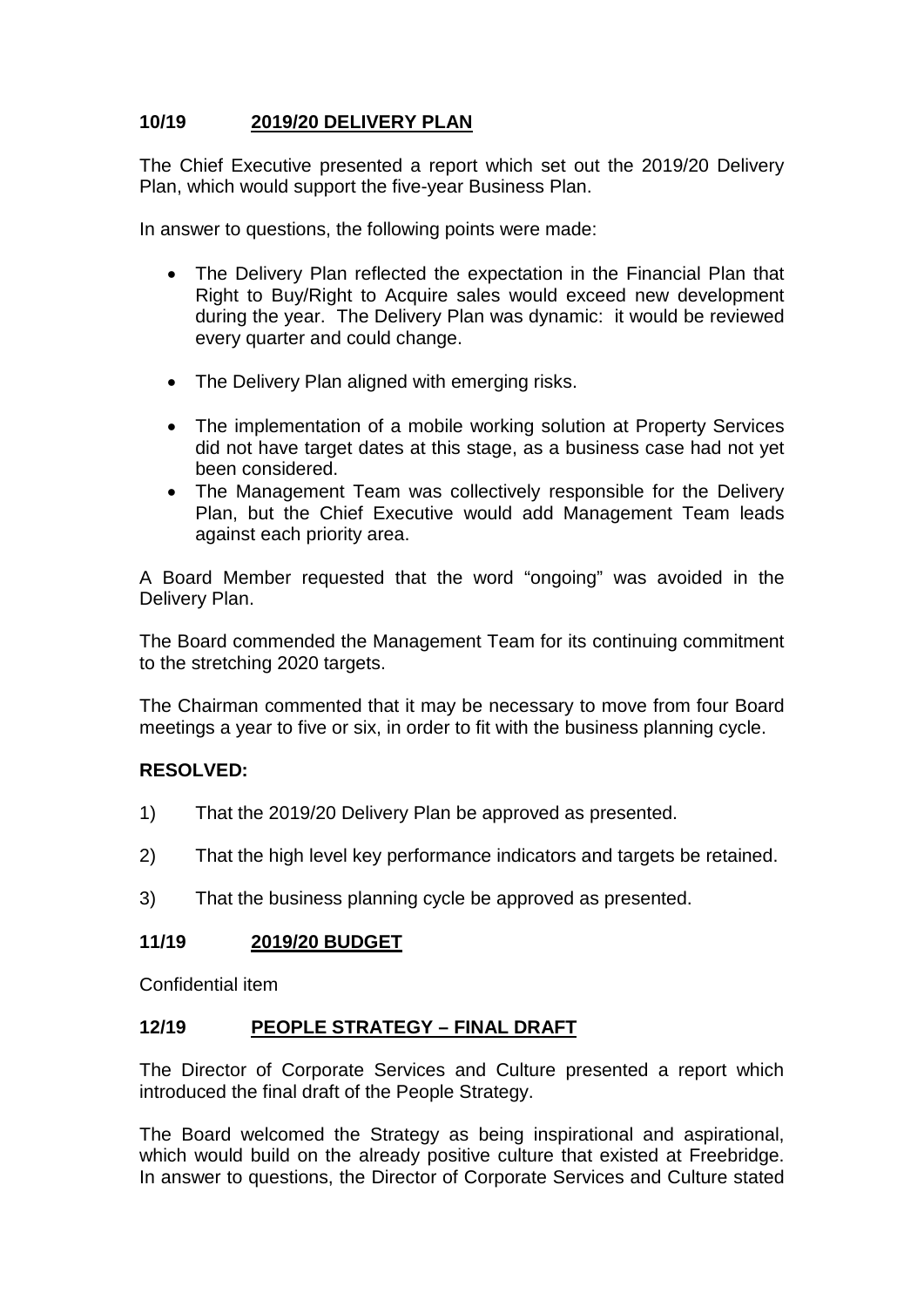that Freebridge had the capacity, resources and ability to deliver the Strategy, but this would take time.

In response to a question, the Director of Corporate Services and Culture said that she would consider whether there would be opportunities to include the Board in the engagement process.

The Board was of the view that the Strategy should include an acknowledgement that different employee groups had different needs and also include the role of employees in employee engagement.

### **RESOLVED:**

- 1) That the People Strategy be approved as presented, subject to the inclusion of an acknowledgement that different employee groups had different needs and the inclusion of the role of employees in employee engagement.
- 2) That Board Member Pauleen Pratt be given delegated authority to approve the additional wording described in 1) above.
- 3) That, once the additional wording has been approved by Pauleen Pratt, the People Strategy be finalised and circulated to all Board Members for information.

### **13/19 POLICY HANDBOOK: ANNUAL BOARD REVIEW**

The Board considered a report which reviewed the Policy Handbook.

It was acknowledged that Board Members had submitted questions on the revised Policy Handbook in advance of the meeting. The questions had been answered to the satisfaction of the Board Members who had submitted them, and the answers had been circulated to the Board.

**RESOLVED:** That the revised Policy Handbook be approved as presented.

### **14/19 ANNUAL REVIEW OF BOARD AND TENANT PANEL DECLARATIONS OF INTEREST**

The Board considered a report which set out the annual Board and Tenant Panel declarations of interest.

### **RESOLVED:**

- 1) That the schedule of Board Member declarations of interest attached at Appendix 1 to the report be noted.
- 2) That the schedule of Board Member declarations of interest attached at Appendix 2 to the report be made available for public inspection on request.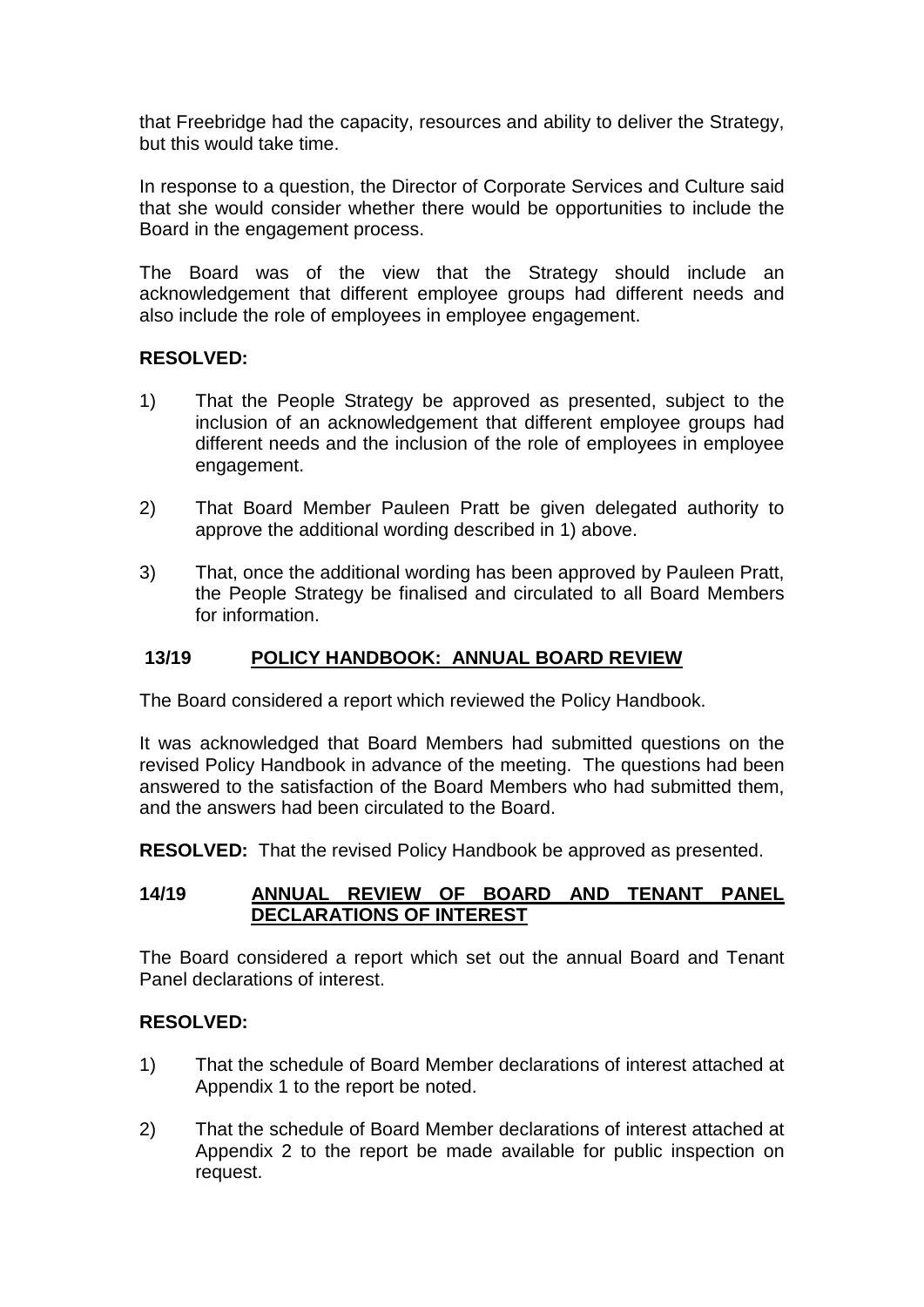3) That the declarations of interest made by Tenant Panel Members be noted.

### **15/19 ANNUAL REVIEW OF EMPLOYEE DECLARATIONS OF INTEREST**

Confidential item

### **16/19 GOVERNANCE COMMITTEE RECOMMENDATIONS – PART 2**

The Board considered further recommendations of the Governance Committee meeting held on 14 January 2019.

[Confidential wording]

### **RESOLVED:**

- 1) That Joanna Barrett be appointed as a Co-opted Board Member with immediate effect until the Annual General Meeting in September 2019.
- 2) That it be accepted that 1) above will result in a breach of the Code of Governance, in that Freebridge will have 13 Board Members as opposed to the maximum of 12, but that this is justified in the interests of succession planning.
- 3) That a statement of non-compliance and explanation in respect of the above be made in this year's statutory accounts.
- 4) That the Annual General Meeting 2019 be recommended to appoint Joanna Barrett as an Independent Board Member until the Annual General Meeting in 2022.
- 5) That the Chief Executive's salary review in 2019 falls in line with the organisational pay review which takes place in July 2019.
- 6) That the Board re-adopt the National Housing Federation Code of Governance 2015 – "Promoting Board Excellence for Housing Associations".

### **17/19 FIRST DRAFT – COMMUNICATIONS STRATEGY**

The Director of Corporate Services and Culture presented a report which provided for discussion the draft Communications Strategy. She advised that the Tenant Panel had been consulted on the draft Strategy and had not wished for any amendments.

Board Members gave the following input: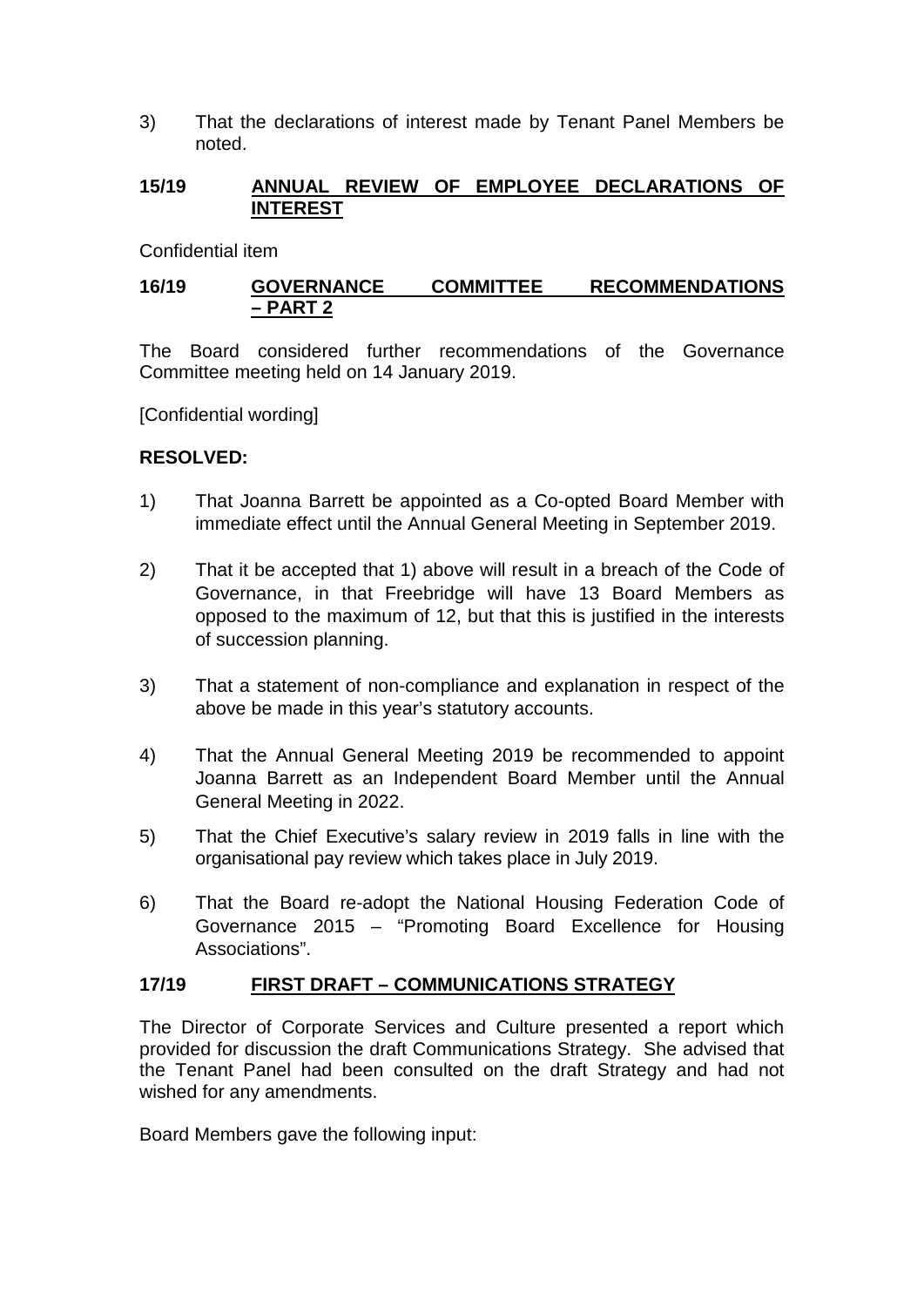- It should be noted that the nature of broadcasting was changing, and it was likely that in the future there would be more than one radio station dedicated to West Norfolk.
- Communications was a key area of support to the organisation and mechanism for promoting the organisation to stakeholders and the outside world. Freebridge did not appear to have made enough investment in it, and potentially more staffing or consultancy input was needed.
- [Confidential wording]
- The Strategy should include more on how the communications challenges would be addressed if, as seemed likely, some of the 2020 targets were not met.
- The Strategy should include more on communication to explain the cross-subsidy model that had been introduced with the establishment of a development subsidiary.
- The Strategy should show the link to the Placeshaping Strategy more explicitly.
- The Strategy should include more on issues around communicating differently with different generations.
- The link to the Customer Care including Digital Strategy should be drawn out further.
- The Strategy should include more about the strategic intent of communications activities.

The Board agreed that it would benefit from a further, detailed discussion about the Strategy and asked that this be programmed for its strategy afternoon on 4 March 2019. The final draft could then be presented to the Board at its meeting on 13 May 2019.

### **18/19 FIRST DRAFT – CUSTOMER CARE INCLUDING DIGITAL STRATEGY**

The Director of Corporate Services and Culture presented a report which provided for discussion the draft Customer Care including Digital Strategy.

Board Members gave the following input:

• The Strategy might be more appropriately named the "Customer Relationship Strategy" rather than the "Customer Care Strategy", as this would better reflect the aims of the Strategy.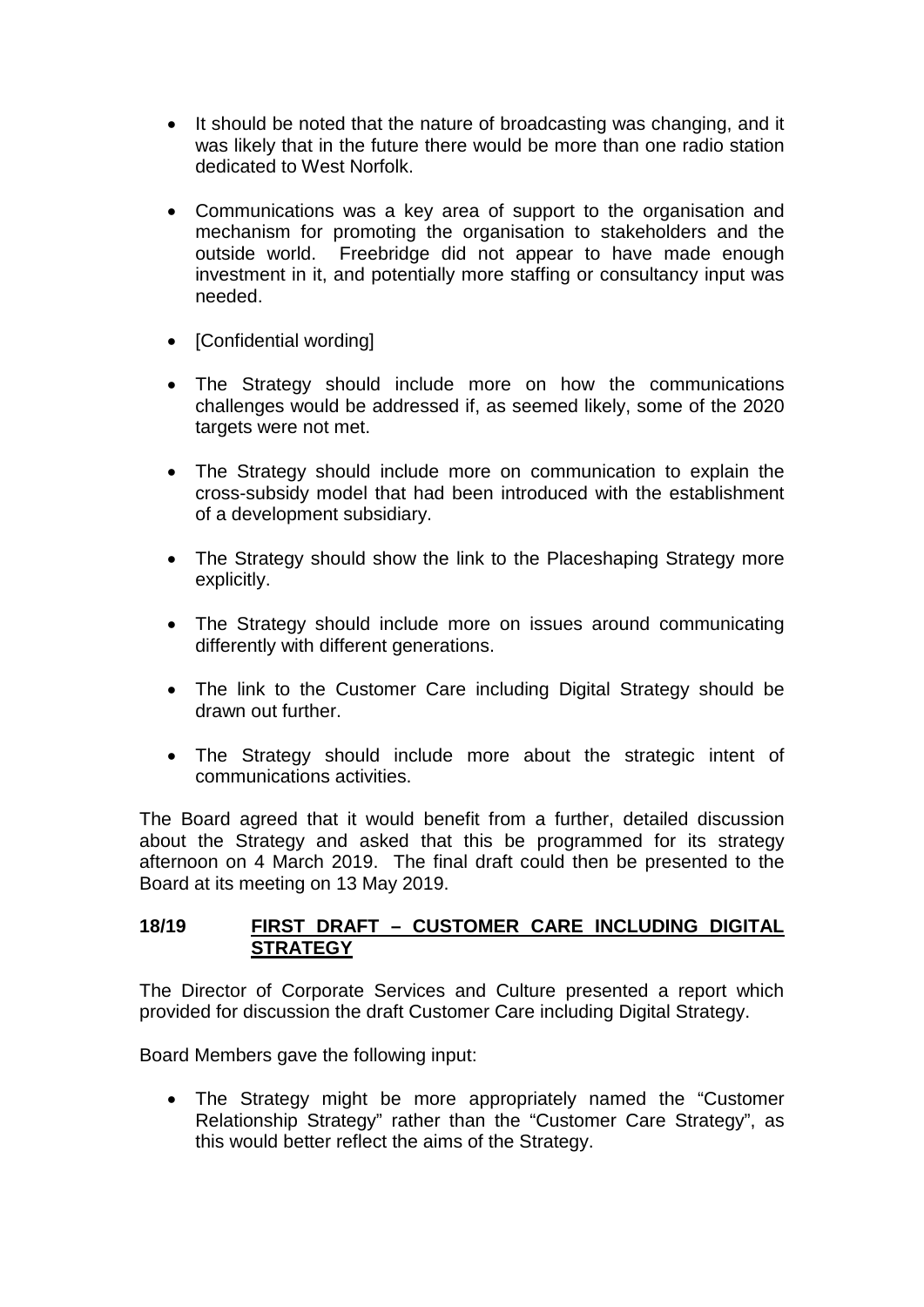- The Communications Strategy was integral to this Strategy and the two linked closely.
- Cost savings could be achieved by ensuring that the digital offer was device-friendly.
- Reference should be made in the Strategy to the Tenant Promises Survey.
- There would need to be a business case for changing customer transactions and the cost implications of this understood.
- There would be differing views among tenants as to whether they preferred to be called "tenants" or "customers". This could be discussed further at the joint Board/Tenant Panel workshop on engagement, being held on 15 February 2019.

The Board agreed that it would benefit from discussing this Strategy further, alongside the Communications Strategy, at the strategy afternoon on 4 March 2019.

### **19/19 WRITTEN RESOLUTION – APPROVAL OF PLACESHAPING STRATEGY**

The Board noted a report which described the approval of the final version of the Placeshaping Strategy via written resolution.

### **20/19 APPOINTMENT OF SHAREHOLDERS**

The Board noted a report which listed applications to become shareholders that had been approved.

### **21/19 URGENT ACTION TAKEN – EMPLOYMENT OF A CLOSE RELATIVE OF AN EXISTING EMPLOYEE**

The Board noted a request for urgent action that had been approved regarding the employment of a close relative of an existing employee.

### **22/19 COMMITTEE MINUTES**

The Board received the minutes of the Governance Committee meeting held on 14 January 2019 and of the Audit Committee meeting held on 21 January 2019. The relevant Chairman highlighted the key points of each meeting.

## **23/19 FUTURE WORK PROGRAMME OF THE BOARD**

The Board noted its work programme for the ensuing year.